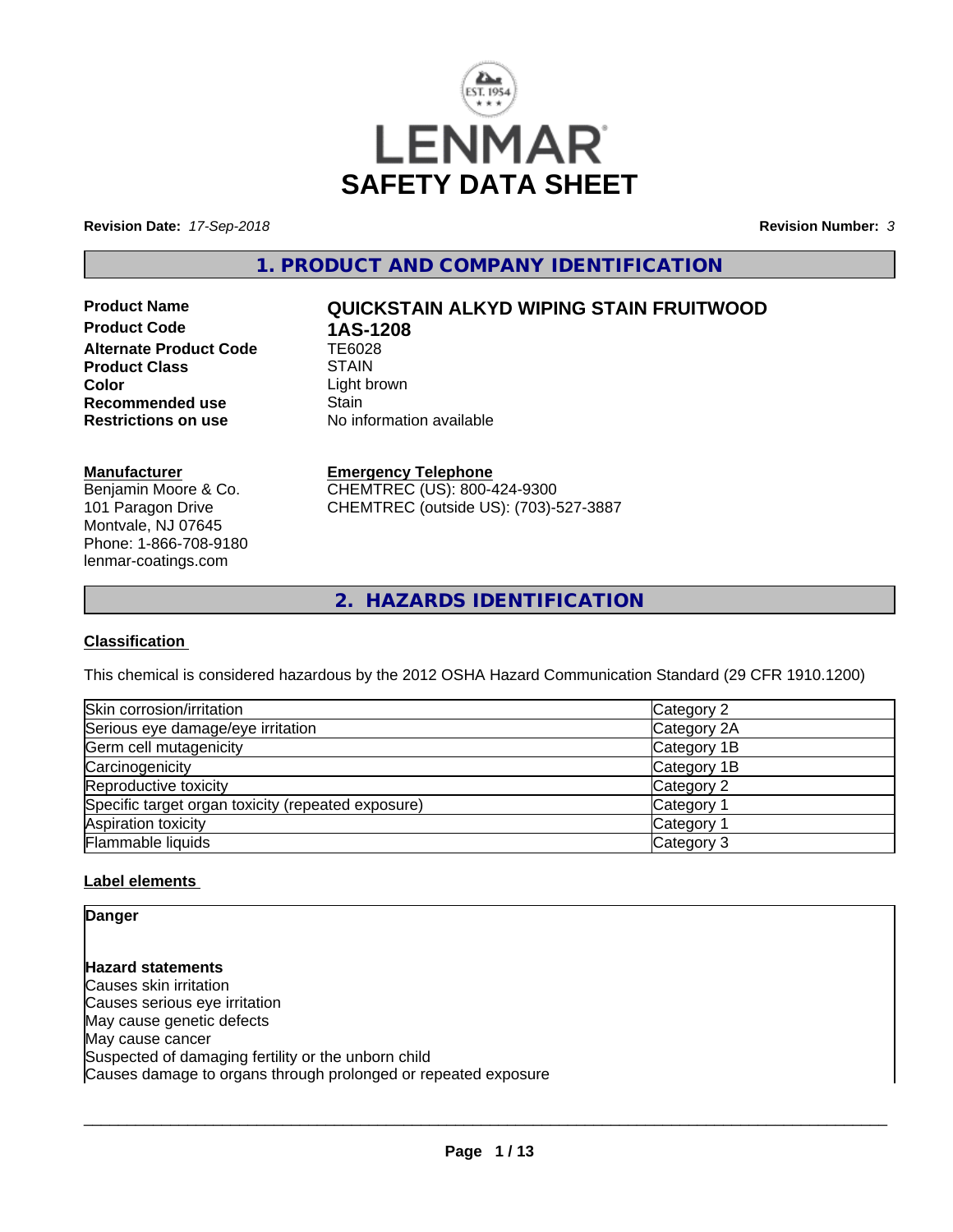May be fatal if swallowed and enters airways Flammable liquid and vapor

**Appearance** liquid **Odor** solvent

### **Precautionary Statements - Prevention**

Obtain special instructions before use Do not handle until all safety precautions have been read and understood Use personal protective equipment as required Wash face, hands and any exposed skin thoroughly after handling Wear eye/face protection Do not breathe dust/fume/gas/mist/vapors/spray Do not eat, drink or smoke when using this product Keep away from heat, hot surfaces, sparks, open flames and other ignition sources. No smoking Keep container tightly closed Ground/bond container and receiving equipment Use explosion-proof electrical/ventilating/lighting/equipment Use only non-sparking tools Take precautionary measures against static discharge

# **Precautionary Statements - Response**

IF exposed or concerned: Get medical advice/attention

#### **Eyes**

IF IN EYES: Rinse cautiously with water for several minutes. Remove contact lenses, if present and easy to do. Continue rinsing

\_\_\_\_\_\_\_\_\_\_\_\_\_\_\_\_\_\_\_\_\_\_\_\_\_\_\_\_\_\_\_\_\_\_\_\_\_\_\_\_\_\_\_\_\_\_\_\_\_\_\_\_\_\_\_\_\_\_\_\_\_\_\_\_\_\_\_\_\_\_\_\_\_\_\_\_\_\_\_\_\_\_\_\_\_\_\_\_\_\_\_\_\_

If eye irritation persists: Get medical advice/attention

### **Skin**

If skin irritation occurs: Get medical advice/attention

IF ON SKIN (or hair): Remove/Take off immediately all contaminated clothing. Rinse skin with water/shower Wash contaminated clothing before reuse

### **Ingestion**

IF SWALLOWED: Immediately call a POISON CENTER or doctor/physician Do NOT induce vomiting

### **Fire**

In case of fire: Use CO2, dry chemical, or foam for extinction

### **Precautionary Statements - Storage**

Store locked up Store in a well-ventilated place. Keep cool

# **Precautionary Statements - Disposal**

Dispose of contents/container to an approved waste disposal plant

### **Hazards not otherwise classified (HNOC)**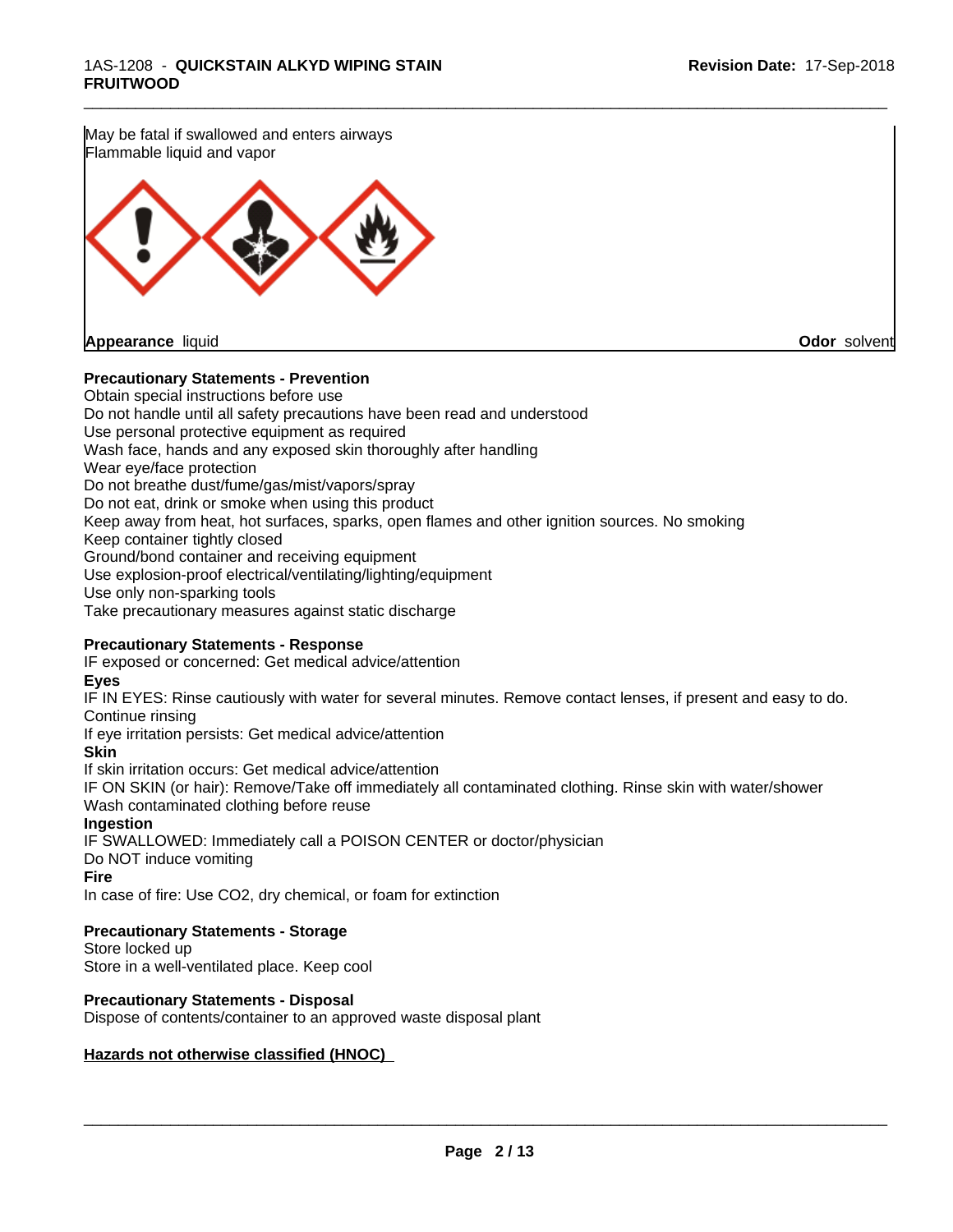Rags, steel wool or waste soaked with this product may spontaneously catch fire if improperly discarded

#### **Other information**

No information available

# **3. COMPOSITION INFORMATION ON COMPONENTS**

\_\_\_\_\_\_\_\_\_\_\_\_\_\_\_\_\_\_\_\_\_\_\_\_\_\_\_\_\_\_\_\_\_\_\_\_\_\_\_\_\_\_\_\_\_\_\_\_\_\_\_\_\_\_\_\_\_\_\_\_\_\_\_\_\_\_\_\_\_\_\_\_\_\_\_\_\_\_\_\_\_\_\_\_\_\_\_\_\_\_\_\_\_

| <b>Chemical name</b>                        | <b>CAS No.</b> | Weight-%        |
|---------------------------------------------|----------------|-----------------|
| Hydrotreated light naphtha                  | 64742-49-0     | 15              |
| Solvent naphtha (petroleum), heavy aromatic | 64742-94-5     | 10 <sup>°</sup> |
| Distillates, petroleum, hydrotreated light  | 64742-47-8     | 10              |
| Solvent naphtha, petroleum, light aromatic  | 64742-95-6     | 10              |
| n-Butyl acetate                             | 123-86-4       | 10              |
| 2-Butoxyethanol                             | 111-76-2       | 5               |
| VM&P naphtha                                | 64742-89-8     | 5               |
| 1,2,4-Trimethylbenzene                      | $95 - 63 - 6$  | 5               |
| Stoddard solvent                            | 8052-41-3      | 5               |
| Xylene                                      | 1330-20-7      | 5               |
| Naphthalene                                 | $91 - 20 - 3$  |                 |
| Ethyl benzene                               | $100 - 41 - 4$ | 0.5             |
| Octane                                      | 111-65-9       | 0.5             |
| Heptane                                     | 142-82-5       | 0.5             |
| Cumene                                      | 98-82-8        | 0.5             |

# **4. FIRST AID MEASURES**

# **Description of first aid measures**

| <b>General Advice</b>                            | If symptoms persist, call a physician. Show this safety data sheet to the doctor in<br>attendance.                                                                                                                      |
|--------------------------------------------------|-------------------------------------------------------------------------------------------------------------------------------------------------------------------------------------------------------------------------|
| <b>Eye Contact</b>                               | Immediately flush with plenty of water. After initial flushing, remove any contact<br>lenses and continue flushing for at least 15 minutes. Keep eye wide open while<br>rinsing. If symptoms persist, call a physician. |
| <b>Skin Contact</b>                              | Wash off immediately with soap and plenty of water removing all contaminated<br>clothes and shoes. If skin irritation persists, call a physician.                                                                       |
| <b>Inhalation</b>                                | Move to fresh air. If symptoms persist, call a physician.<br>If not breathing, give artificial respiration. Call a physician immediately.                                                                               |
| Ingestion                                        | Clean mouth with water and afterwards drink plenty of water. Do not induce<br>vomiting without medical advice. Never give anything by mouth to an unconscious<br>person. Consult a physician.                           |
| <b>Protection Of First-Aiders</b>                | Use personal protective equipment.                                                                                                                                                                                      |
| <b>Most Important</b><br><b>Symptoms/Effects</b> | No information available.                                                                                                                                                                                               |
| <b>Notes To Physician</b>                        | Treat symptomatically.                                                                                                                                                                                                  |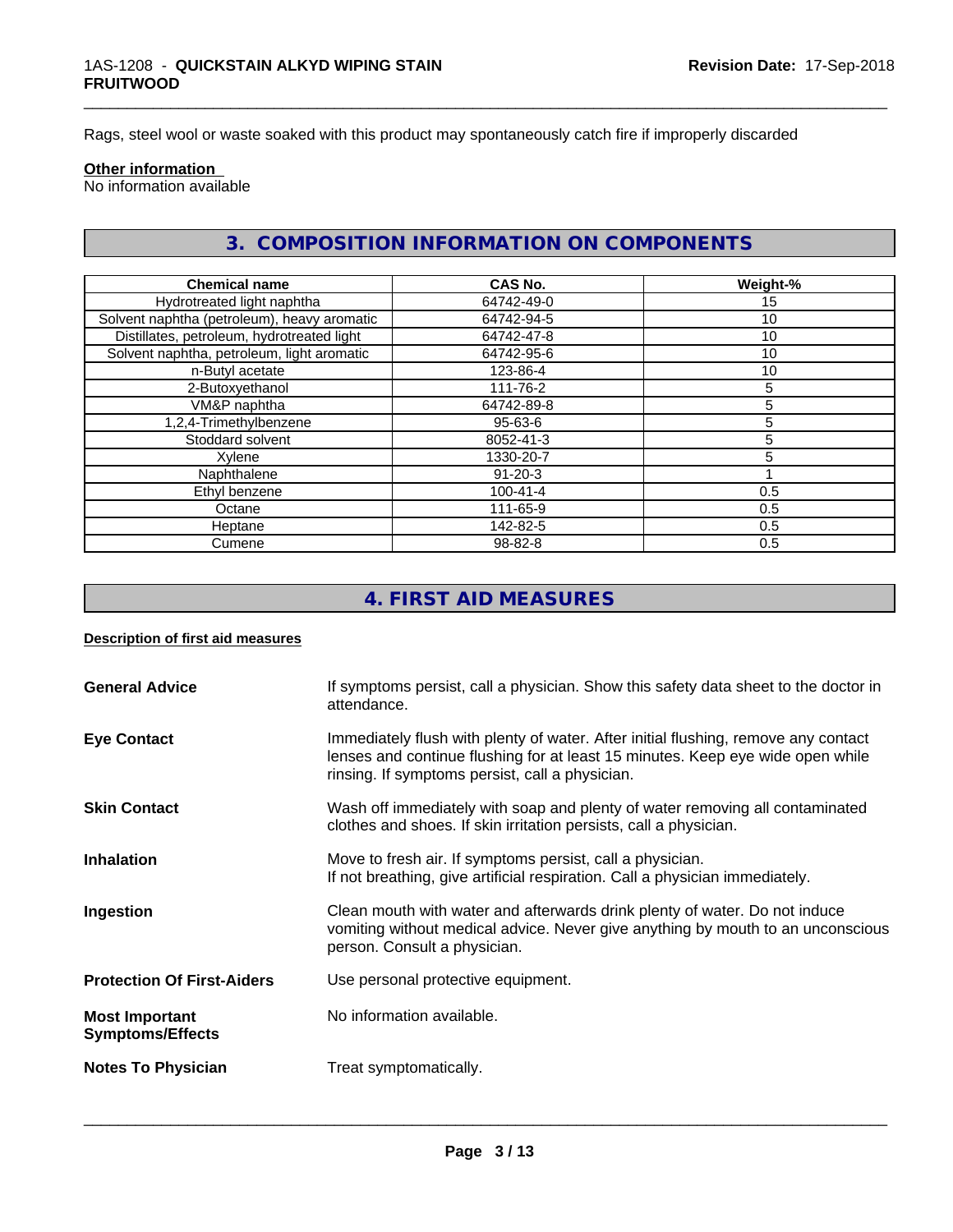# **5. FIRE-FIGHTING MEASURES**

\_\_\_\_\_\_\_\_\_\_\_\_\_\_\_\_\_\_\_\_\_\_\_\_\_\_\_\_\_\_\_\_\_\_\_\_\_\_\_\_\_\_\_\_\_\_\_\_\_\_\_\_\_\_\_\_\_\_\_\_\_\_\_\_\_\_\_\_\_\_\_\_\_\_\_\_\_\_\_\_\_\_\_\_\_\_\_\_\_\_\_\_\_

| <b>Flammable Properties</b>                                                                                                                                                                    | Vapors may travel considerable distance to a source of<br>ignition and flash back. Vapors may cause flash fire.                                                                                                                                                                                |
|------------------------------------------------------------------------------------------------------------------------------------------------------------------------------------------------|------------------------------------------------------------------------------------------------------------------------------------------------------------------------------------------------------------------------------------------------------------------------------------------------|
| <b>Suitable Extinguishing Media</b>                                                                                                                                                            | Foam, dry powder or water. Use extinguishing measures<br>that are appropriate to local circumstances and the<br>surrounding environment.                                                                                                                                                       |
| <b>Protective Equipment And Precautions For</b><br><b>Firefighters</b>                                                                                                                         | As in any fire, wear self-contained breathing apparatus<br>pressure-demand, MSHA/NIOSH (approved or equivalent)<br>and full protective gear.                                                                                                                                                   |
| Burning may result in carbon dioxide, carbon monoxide<br><b>Hazardous combustion products</b><br>and other combustion products of varying composition<br>which may be toxic and/or irritating. |                                                                                                                                                                                                                                                                                                |
| <b>Specific Hazards Arising From The Chemical</b>                                                                                                                                              | Flammable. Flash back possible over considerable<br>distance. Keep product and empty container away from<br>heat and sources of ignition. Closed containers may<br>rupture if exposed to fire or extreme heat. Thermal<br>decomposition can lead to release of irritating gases and<br>vapors. |
| <b>Sensitivity To Mechanical Impact</b>                                                                                                                                                        | No                                                                                                                                                                                                                                                                                             |
| <b>Sensitivity To Static Discharge</b>                                                                                                                                                         | Yes                                                                                                                                                                                                                                                                                            |
| <b>Flash Point Data</b><br>Flash Point (°F)<br>Flash Point (°C)<br><b>Method</b>                                                                                                               | 77<br>25<br><b>PMCC</b>                                                                                                                                                                                                                                                                        |
| <b>Flammability Limits In Air</b>                                                                                                                                                              |                                                                                                                                                                                                                                                                                                |
| Lower flammability limit:<br><b>Upper flammability limit:</b>                                                                                                                                  | Not available<br>Not available                                                                                                                                                                                                                                                                 |
| Health: 2<br><b>NFPA</b><br><b>Flammability: 3</b>                                                                                                                                             | Instability: 0<br>Special: Not Applicable                                                                                                                                                                                                                                                      |
| <b>NFPA Legend</b>                                                                                                                                                                             |                                                                                                                                                                                                                                                                                                |

- 0 Not Hazardous
- 1 Slightly
- 2 Moderate
- 3 High
- 4 Severe

*The ratings assigned are only suggested ratings, the contractor/employer has ultimate responsibilities for NFPA ratings where this system is used.*

*Additional information regarding the NFPA rating system is available from the National Fire Protection Agency (NFPA) at www.nfpa.org.*

# **6. ACCIDENTAL RELEASE MEASURES**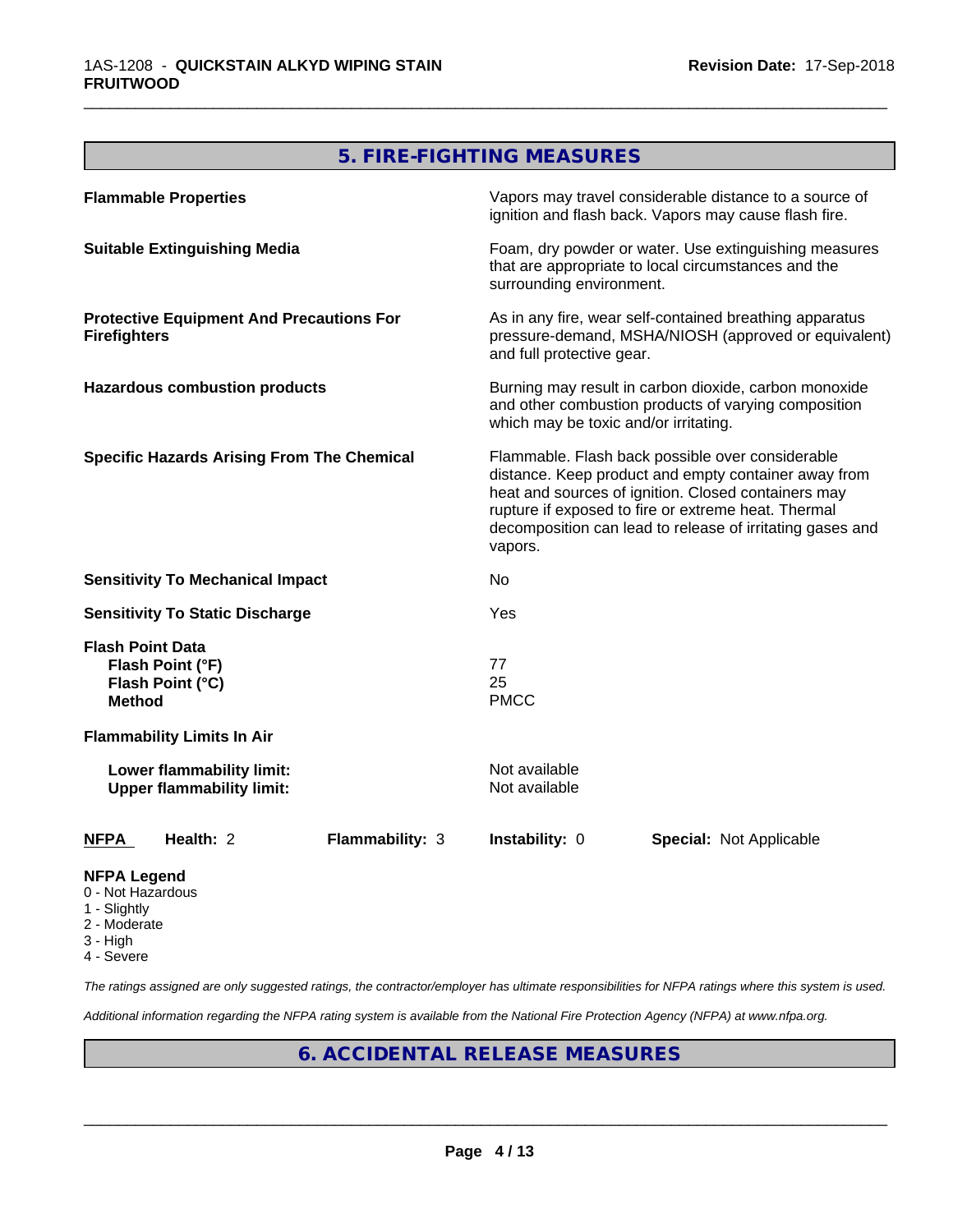| <b>Personal Precautions</b>      | Remove all sources of ignition. Take precautions to prevent flashback. Ground<br>and bond all containers and handling equipment. Take precautionary measures<br>against static discharges. Ensure adequate ventilation. Avoid contact with skin,<br>eyes and clothing. Use personal protective equipment.                                                                                                                                      |
|----------------------------------|------------------------------------------------------------------------------------------------------------------------------------------------------------------------------------------------------------------------------------------------------------------------------------------------------------------------------------------------------------------------------------------------------------------------------------------------|
| <b>Other Information</b>         | Prevent further leakage or spillage if safe to do so. Do not allow material to<br>contaminate ground water system. Prevent product from entering drains. Do not<br>flush into surface water or sanitary sewer system. Local authorities should be<br>advised if significant spillages cannot be contained.                                                                                                                                     |
| <b>Environmental precautions</b> | See Section 12 for additional Ecological Information.                                                                                                                                                                                                                                                                                                                                                                                          |
| <b>Methods for Cleaning Up</b>   | Dam up. Soak up with inert absorbent material. Use a non-sparking or explosion<br>proof means to transfer material to a sealed, appropriate container for disposal.<br>Clean contaminated surface thoroughly.                                                                                                                                                                                                                                  |
|                                  | 7. HANDLING AND STORAGE                                                                                                                                                                                                                                                                                                                                                                                                                        |
| <b>Handling</b>                  | Avoid contact with skin, eyes and clothing. Wear personal protective equipment.<br>Do not breathe vapors or spray mist. Use only in ventilated areas. Prevent vapor<br>build-up by providing adequate ventilation during and after use.                                                                                                                                                                                                        |
|                                  | Take precautionary measures against static discharges. To avoid ignition of<br>vapors by static electricity discharge, all metal parts of the equipment must be<br>grounded. Keep away from heat, sparks and flame. Do not smoke. Extinguish all<br>flames and pilot lights, and turn off stoves, heaters, electric motors and other<br>sources of ignition during use and until all vapors are gone. Ignition and/or flash<br>back may occur. |
| <b>Storage</b>                   | Keep containers tightly closed in a dry, cool and well-ventilated place. Keep away<br>from heat. Keep away from open flames, hot surfaces and sources of ignition.<br>Keep in properly labeled containers. Keep out of the reach of children.                                                                                                                                                                                                  |
|                                  | <b>DANGER</b> - Rags, steel wool or waste soaked with this product may<br>spontaneously catch fire if improperly discarded. Immediately after use, place<br>rags, steel wool or waste in a sealed water-filled metal container.                                                                                                                                                                                                                |
| <b>Incompatible Materials</b>    | Incompatible with strong acids and bases and strong oxidizing agents.                                                                                                                                                                                                                                                                                                                                                                          |
|                                  | Technical measures/Precautions Ensure adequate ventilation. Use only where airflow will keep vapors from building<br>up in or near the work area in adjoining rooms. Comply with all national, state, and<br>local codes pertaining to the storage, handling, dispensing and disposal of<br>flammable liquids.                                                                                                                                 |
|                                  | Dissipate static electricity during transfer by grounding and bonding containers<br>and equipment before transferring material. All equipment should be non-sparking<br>and explosion proof. Use explosion proof electrical equipment for ventilation,<br>lighting and material handling.                                                                                                                                                      |

# **8. EXPOSURE CONTROLS/PERSONAL PROTECTION**

# **Exposure Limits**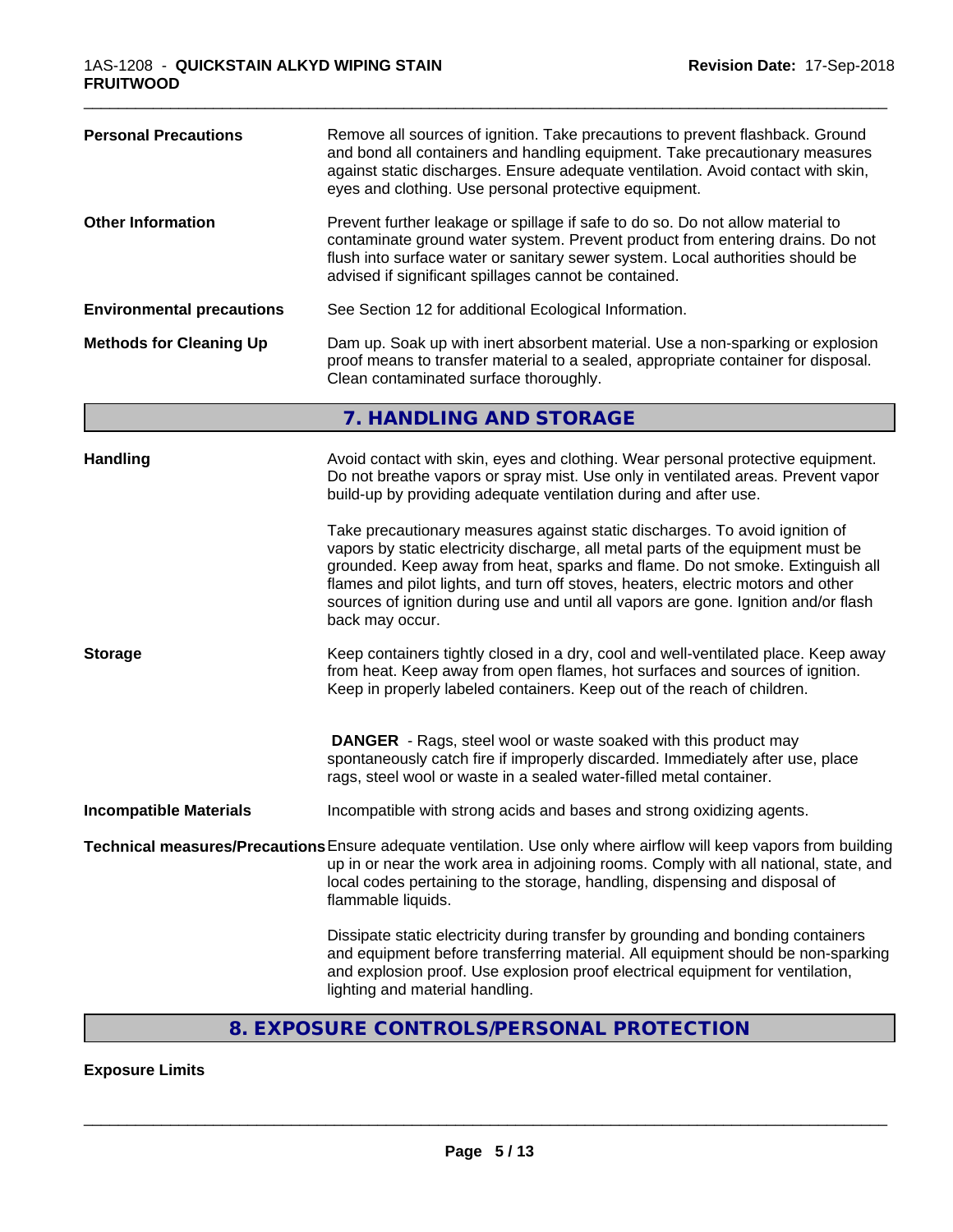| <b>Chemical name</b> | <b>ACGIH TLV</b>                | <b>OSHA PEL</b>                                                                  |
|----------------------|---------------------------------|----------------------------------------------------------------------------------|
| n-Butyl acetate      | 150 ppm - TWA<br>200 ppm - STEL | 150 ppm - TWA<br>710 mg/m $3$ - TWA                                              |
| 2-Butoxyethanol      | 20 ppm - TWA                    | 50 ppm - TWA<br>240 mg/m <sup>3</sup> - TWA<br>prevent or reduce skin absorption |
| Stoddard solvent     | 100 ppm - TWA                   | 500 ppm - TWA<br>2900 mg/m <sup>3</sup> - TWA                                    |
| Xylene               | 100 ppm - TWA<br>150 ppm - STEL | 100 ppm - TWA<br>435 mg/m <sup>3</sup> - TWA                                     |
| Naphthalene          | 10 ppm - TWA<br>Skin            | 10 ppm - TWA<br>50 mg/m $3$ - TWA                                                |
| Ethyl benzene        | 20 ppm - TWA                    | 100 ppm - $TWA$<br>435 mg/m <sup>3</sup> - TWA                                   |
| Octane               | 300 ppm - TWA                   | 500 ppm - TWA<br>2350 mg/m <sup>3</sup> - TWA                                    |
| Heptane              | 400 ppm - TWA<br>500 ppm - STEL | 500 ppm - TWA<br>2000 mg/m <sup>3</sup> - TWA                                    |
| Cumene               | 50 ppm - TWA                    | 50 ppm - TWA<br>245 mg/m <sup>3</sup> - TWA<br>prevent or reduce skin absorption |

\_\_\_\_\_\_\_\_\_\_\_\_\_\_\_\_\_\_\_\_\_\_\_\_\_\_\_\_\_\_\_\_\_\_\_\_\_\_\_\_\_\_\_\_\_\_\_\_\_\_\_\_\_\_\_\_\_\_\_\_\_\_\_\_\_\_\_\_\_\_\_\_\_\_\_\_\_\_\_\_\_\_\_\_\_\_\_\_\_\_\_\_\_

#### **Legend**

ACGIH - American Conference of Governmental Industrial Hygienists Exposure Limits OSHA - Occupational Safety & Health Administration Exposure Limits N/E - Not Established

# **Appropriate engineering**

**controls** 

**Engineering Measures** Ensure adequate ventilation, especially in confined areas.

**Personal Protective Equipment**

| <b>Eye/Face Protection</b>    | Safety glasses with side-shields.                                                                                                                                                                                                                                                                                                                                   |
|-------------------------------|---------------------------------------------------------------------------------------------------------------------------------------------------------------------------------------------------------------------------------------------------------------------------------------------------------------------------------------------------------------------|
| <b>Skin Protection</b>        | Long sleeved clothing. Protective gloves.                                                                                                                                                                                                                                                                                                                           |
| <b>Respiratory Protection</b> | Use only with adequate ventilation. In operations where exposure limits are<br>exceeded, use a NIOSH approved respirator that has been selected by a<br>technically qualified person for the specific work conditions. When spraying the<br>product or applying in confined areas, wear a NIOSH approved respirator<br>specified for paint spray or organic vapors. |
| <b>Hygiene Measures</b>       | Avoid contact with skin, eyes and clothing. Remove and wash contaminated                                                                                                                                                                                                                                                                                            |

# **9. PHYSICAL AND CHEMICAL PROPERTIES**

clothing before re-use. Wash thoroughly after handling.

**Appearance** liquid **Density (lbs/gal)** 7.3 - 7.7 **Specific Gravity** 0.88 - 0.92

**Odor** solvent **Odor Threshold No information available No information available pH** No information available **Viscosity (cps)** No information available **Solubility(ies)** No information available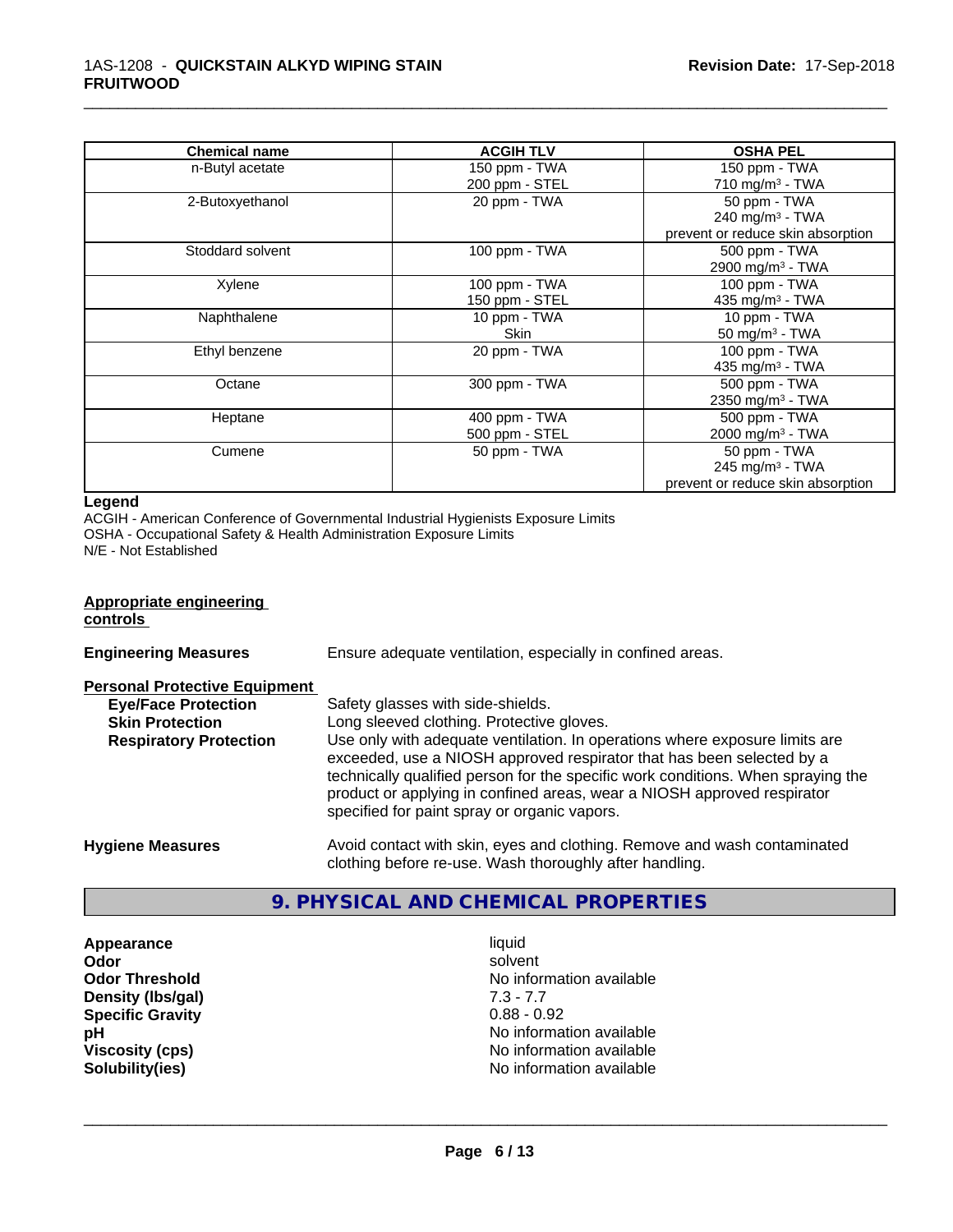### 1AS-1208 - **QUICKSTAIN ALKYD WIPING STAIN FRUITWOOD**

**Water solubility Mater Solubility**<br> **Evaporation Rate** Mate No information available **Vapor** pressure @20 °C (kPa) **Vapor density**<br> **We Solids**<br>
We Solids
25 - 45 **Wt. % Solids** 35 - 45<br> **Vol. % Solids** 30 - 40 **Vol. % Solids Wt. % Volatiles** 55 - 65 **Vol. % Volatiles** 60 - 70 **VOC Regulatory Limit (g/L)** <550 **Boiling Point (°F)** 252 **Boiling Point (°C)** 122 **Freezing Point (°F)** No information available **Freezing Point (°C)**<br> **Flash Point (°F)**<br> **Flash Point (°F)**<br> **Flash Point (°F) Flash Point (°F) Flash Point (°C)** 25 **Method** PMCC **Flammability (solid, gas)** Not applicable **Upper flammability limit:** No information available **Lower flammability limit:**<br> **Autoignition Temperature (°F)** No information available<br>
No information available **Autoignition Temperature (°F) Autoignition Temperature (°C)** No information available **Decomposition Temperature (°F)** No information available **Decomposition Temperature (°C)** No information available **Partition coefficient** No information available

No information available<br>No information available

\_\_\_\_\_\_\_\_\_\_\_\_\_\_\_\_\_\_\_\_\_\_\_\_\_\_\_\_\_\_\_\_\_\_\_\_\_\_\_\_\_\_\_\_\_\_\_\_\_\_\_\_\_\_\_\_\_\_\_\_\_\_\_\_\_\_\_\_\_\_\_\_\_\_\_\_\_\_\_\_\_\_\_\_\_\_\_\_\_\_\_\_\_

# **10. STABILITY AND REACTIVITY**

| <b>Reactivity</b>                       | No data available                                                                                                         |
|-----------------------------------------|---------------------------------------------------------------------------------------------------------------------------|
| <b>Chemical Stability</b>               | Stable under normal conditions. Hazardous polymerisation<br>does not occur.                                               |
| <b>Conditions to avoid</b>              | Keep away from open flames, hot surfaces, static<br>electricity and sources of ignition. Sparks. Elevated<br>temperature. |
| <b>Incompatible Materials</b>           | Incompatible with strong acids and bases and strong<br>oxidizing agents.                                                  |
| <b>Hazardous Decomposition Products</b> | Thermal decomposition can lead to release of irritating<br>gases and vapors.                                              |
| Possibility of hazardous reactions      | None under normal conditions of use.                                                                                      |

# **11. TOXICOLOGICAL INFORMATION**

# **Product Information**

### **Information on likely routes of exposure**

**Principal Routes of Exposure** Eye contact, skin contact and inhalation.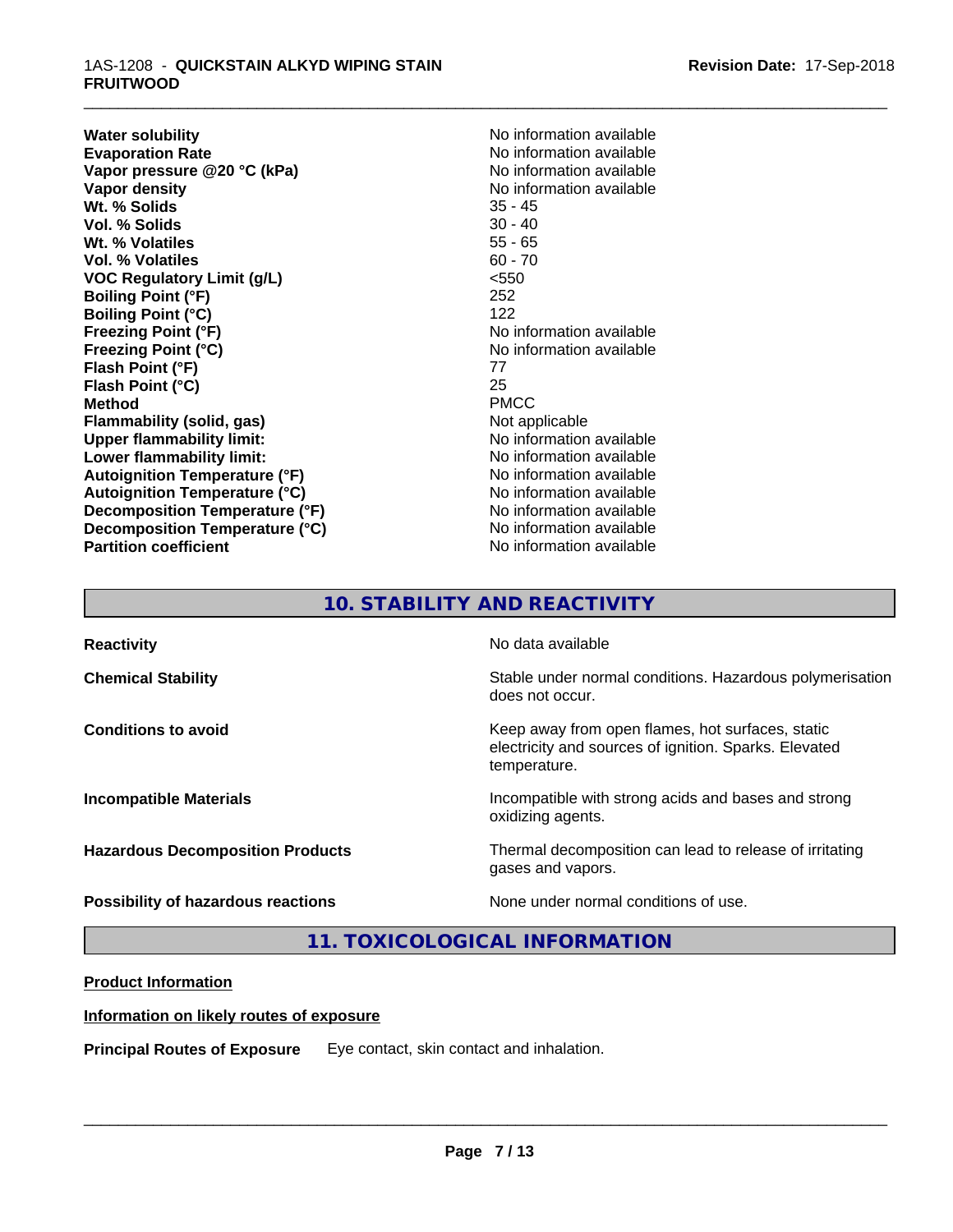| <b>Acute Toxicity</b>           |                                                                                                                                                                                                                                                               |
|---------------------------------|---------------------------------------------------------------------------------------------------------------------------------------------------------------------------------------------------------------------------------------------------------------|
| <b>Product Information</b>      | Repeated or prolonged exposure to organic solvents may lead to permanent brain<br>and nervous system damage. Intentional misuse by deliberately concentrating and<br>inhaling vapors may be harmful or fatal.                                                 |
|                                 | Symptoms related to the physical, chemical and toxicological characteristics                                                                                                                                                                                  |
| <b>Symptoms</b>                 | No information available                                                                                                                                                                                                                                      |
|                                 | Delayed and immediate effects as well as chronic effects from short and long-term exposure                                                                                                                                                                    |
| Eye contact                     | Contact with eyes may cause irritation.                                                                                                                                                                                                                       |
| <b>Skin contact</b>             | May cause skin irritation and/or dermatitis. Prolonged skin contact may defat the<br>skin and produce dermatitis.                                                                                                                                             |
| Ingestion                       | Harmful if swallowed. Ingestion may cause irritation to mucous membranes. Small<br>amounts of this product aspirated into the respiratory system during ingestion or<br>vomiting may cause mild to severe pulmonary injury, possibly progressing to<br>death. |
| <b>Inhalation</b>               | Harmful by inhalation. High vapor / aerosol concentrations are irritating to the<br>eyes, nose, throat and lungs and may cause headaches, dizziness, drowsiness,<br>unconsciousness, and other central nervous system effects.                                |
| <b>Sensitization</b>            | No information available                                                                                                                                                                                                                                      |
| <b>Neurological Effects</b>     | No information available.                                                                                                                                                                                                                                     |
| <b>Mutagenic Effects</b>        | No information available.                                                                                                                                                                                                                                     |
| <b>Reproductive Effects</b>     | Possible risk of impaired fertility. Possible risk of harm to the unborn child.                                                                                                                                                                               |
| <b>Developmental Effects</b>    | No information available.                                                                                                                                                                                                                                     |
| <b>Target organ effects</b>     | No information available.                                                                                                                                                                                                                                     |
| <b>STOT - repeated exposure</b> | Causes damage to organs through prolonged or repeated exposure if inhaled.<br>May cause disorder and damage to the. Central nervous system. Causes damage<br>to organs through prolonged or repeated exposure.                                                |
| <b>STOT - single exposure</b>   | May cause disorder and damage to the. Respiratory system. Central nervous<br>system.                                                                                                                                                                          |
| Other adverse effects           | No information available.                                                                                                                                                                                                                                     |
| <b>Aspiration Hazard</b>        | May be harmful if swallowed and enters airways. Small amounts of this product<br>aspirated into the respiratory system during ingestion or vomiting may cause mild<br>to severe pulmonary injury, possibly progressing to death.                              |
|                                 |                                                                                                                                                                                                                                                               |

### **Numerical measures of toxicity**

**The following values are calculated based on chapter 3.1 of the GHS document**

| <b>ATEmix (oral)</b>                 | 5979 mg/ka |
|--------------------------------------|------------|
| <b>ATEmix (dermal)</b>               | 4391 mg/ka |
| <b>ATEmix (inhalation-dust/mist)</b> | 30.2 mg/L  |
| <b>ATEmix (inhalation-vapor)</b>     | 62 ma/L    |

### **Acute Toxicity Component Information**

Solvent naphtha (petroleum), heavy aromatic LD50 Dermal: > 2 mL/kg (Rabbit) LC50 Inhalation (Vapor): > 590 mg/m<sup>3</sup> (Rat, 4 hr.)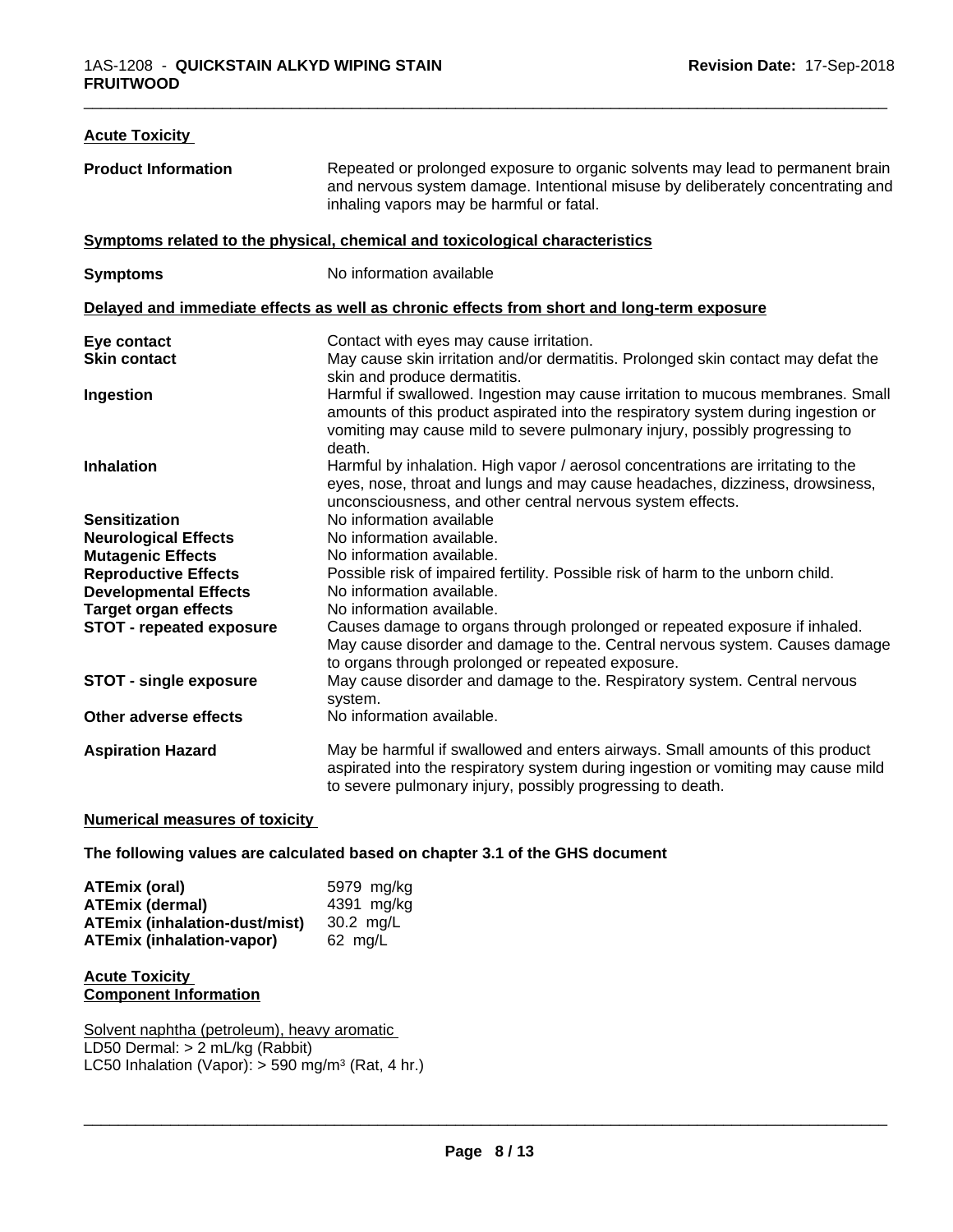Distillates, petroleum, hydrotreated light LD50 Oral: > 5,000 mg/kg (Rat) LD50 Dermal: > 3,000 mg/kg (Rabbit) Solvent naphtha, petroleum, light aromatic LD50 Oral: 8400 mg/kg (Rat) n-Butyl acetate LD50 Oral: 10768 mg/kg (Rat) LD50 Dermal: > 17600 mg/kg (Rabbit) LC50 Inhalation (Vapor): ppm (Rat, 4 hr.) Sensitization non-sensitizing (guinea pig) 2-Butoxyethanol LD50 Oral: 470 mg/kg (Rat) LD50 Dermal: 220 mg/kg (Rabbit) LC50 Inhalation (Vapor): 450 ppm (Rat, 4 hr.) 1,2,4-Trimethylbenzene LD50 Oral: 5000 mg/kg (Rat) LC50 Inhalation (Vapor): 18000 mg/m<sup>3</sup> (Rat, 4 hr.) Stoddard solvent LD50 Oral: > 5,000 mg/kg (Rat) LD50 Dermal: > 3160 mg/kg (Rabbit) LC50 Inhalation (Vapor): > 6.1 mg/L (Rat) Xylene LD50 Oral: 4300 mg/kg (Rat) LD50 Dermal: > 1700 mg/kg (Rabbit) LC50 Inhalation (Vapor): 5000 ppm (Rat, 4 hr.) Naphthalene LD50 Oral: 969 mg/kg (Rat) LD50 Dermal: > 20,000 mg/kg (Rabbit) LC50 Inhalation (Vapor): > 340 mg/m<sup>3</sup> (Rat, 1 hr.) Ethyl benzene LD50 Oral: mg/kg (Rat) LD50 Dermal: > mg/kg (Rabbit) LC50 Inhalation (Vapor): mg/m<sup>3</sup> (Rat, 2 hr.) Heptane LC50 Inhalation (Vapor): 103000 mg/m<sup>3</sup> (Rat, 4 hr.) **Cumene** LD50 Oral: > 1400 mg/kg (Rat) LD50 Dermal: 12300 µL/kg (Rabbit) LC50 Inhalation (Vapor): 39000 mg/kg (Rat, 4 hr.)

# **Carcinogenicity**

*The information below indicateswhether each agency has listed any ingredient as a carcinogen:.*

| <b>Chemical name</b> | <b>IARC</b>         | <b>NTP</b>        | <b>OSHA</b> |
|----------------------|---------------------|-------------------|-------------|
|                      | 2B - Possible Human | Reasonably        | Listed      |
| Naphthalene          | Carcinogen          | Anticipated Human |             |
|                      |                     | Carcinogen        |             |
|                      | 2B - Possible Human |                   | Listed      |
| Ethyl benzene        | Carcinogen          |                   |             |
|                      | 2B - Possible Human | Reasonably        | Listed      |
| Cumene               | Carcinogen          | Anticipated Human |             |
|                      |                     | Carcinogen        |             |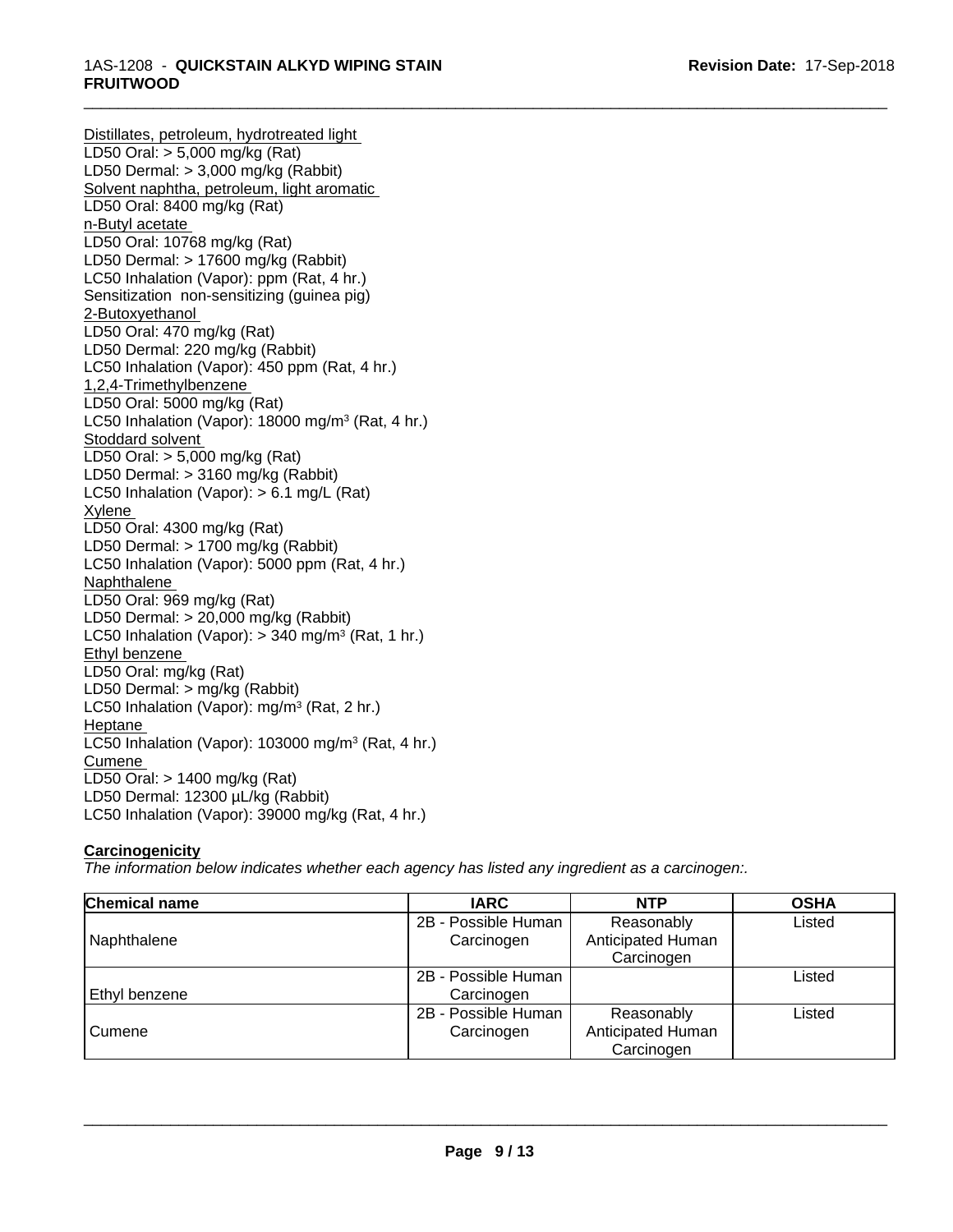### **Legend**

IARC - International Agency for Research on Cancer NTP - National Toxicity Program OSHA - Occupational Safety & Health Administration

**12. ECOLOGICAL INFORMATION**

\_\_\_\_\_\_\_\_\_\_\_\_\_\_\_\_\_\_\_\_\_\_\_\_\_\_\_\_\_\_\_\_\_\_\_\_\_\_\_\_\_\_\_\_\_\_\_\_\_\_\_\_\_\_\_\_\_\_\_\_\_\_\_\_\_\_\_\_\_\_\_\_\_\_\_\_\_\_\_\_\_\_\_\_\_\_\_\_\_\_\_\_\_

# **Ecotoxicity Effects**

The environmental impact of this product has not been fully investigated.

### **Product Information**

### **Acute Toxicity to Fish**

No information available

### **Acute Toxicity to Aquatic Invertebrates**

No information available

### **Acute Toxicity to Aquatic Plants**

No information available

### **Persistence / Degradability**

No information available.

### **Bioaccumulation**

There is no data for this product.

### **Mobility in Environmental Media**

No information available.

### **Ozone**

Not applicable

# **Component Information**

### **Acute Toxicity to Fish**

n-Butyl acetate LC50: 18 mg/L (Fathead Minnow - 96 hr.) 2-Butoxyethanol  $LC50: 1490$  mg/L (Bluegill sunfish - 96 hr.) Xylene LC50: 13.5 mg/L (Rainbow Trout - 96 hr.) Ethyl benzene LC50: 12.1 mg/L (Fathead Minnow - 96 hr.)

### **Acute Toxicity to Aquatic Invertebrates**

n-Butyl acetate EC50: 72.8 mg/L (Daphnia magna - 48 hr.) Ethyl benzene EC50: 1.8 mg/L (Daphnia magna - 48 hr.)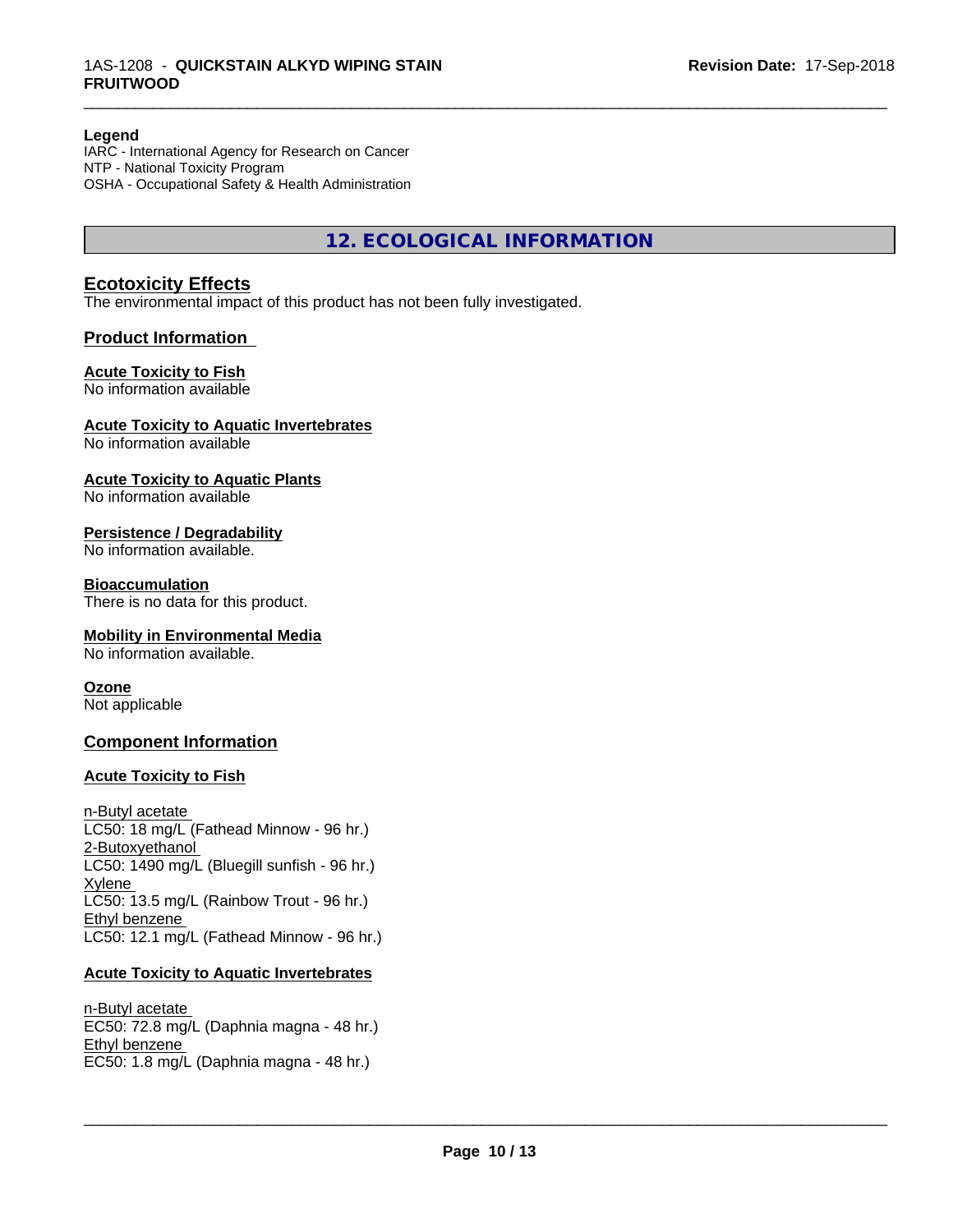### **Acute Toxicity to Aquatic Plants**

n-Butyl acetate EC50: 674.7 mg/L (Green algae (Scenedesmus subspicatus), 72 hrs.) Ethyl benzene EC50: 4.6 mg/L (Green algae (Scenedesmus subspicatus), 72 hrs.)

## **13. DISPOSAL CONSIDERATIONS**

| <b>Waste Disposal Method</b>   | Dispose of in accordance with federal, state, and local regulations. Local<br>requirements may vary, consult your sanitation department or state-designated<br>environmental protection agency for more disposal options. |
|--------------------------------|---------------------------------------------------------------------------------------------------------------------------------------------------------------------------------------------------------------------------|
| <b>Empty Container Warning</b> | Emptied containers may retain product residue. Follow label warnings even after<br>container is emptied. Residual vapors may explode on ignition.                                                                         |

\_\_\_\_\_\_\_\_\_\_\_\_\_\_\_\_\_\_\_\_\_\_\_\_\_\_\_\_\_\_\_\_\_\_\_\_\_\_\_\_\_\_\_\_\_\_\_\_\_\_\_\_\_\_\_\_\_\_\_\_\_\_\_\_\_\_\_\_\_\_\_\_\_\_\_\_\_\_\_\_\_\_\_\_\_\_\_\_\_\_\_\_\_

### **14. TRANSPORT INFORMATION**

| <b>DOT</b><br><b>Proper Shipping Name</b><br><b>Hazard class</b><br>UN-No.<br><b>Packing Group</b><br><b>Description</b> | <b>PAINT</b><br>3<br>UN1263<br>Ш<br>UN1263, PAINT, 3, III |  |
|--------------------------------------------------------------------------------------------------------------------------|-----------------------------------------------------------|--|
| <b>ICAO/IATA</b>                                                                                                         | Contact the preparer for further information.             |  |
| <b>IMDG / IMO</b>                                                                                                        | Contact the preparer for further information.             |  |
|                                                                                                                          | <b>15. REGULATORY INFORMATION</b>                         |  |

## **International Inventories**

| <b>TSCA: United States</b> | Yes - All components are listed or exempt. |
|----------------------------|--------------------------------------------|
| <b>DSL: Canada</b>         | Yes - All components are listed or exempt. |

# **Federal Regulations**

#### **SARA 311/312 hazardous categorization**

| Acute health hazard               | Yes |  |
|-----------------------------------|-----|--|
| Chronic Health Hazard             | Yes |  |
| Fire hazard                       | Yes |  |
| Sudden release of pressure hazard | Nο  |  |
| Reactive Hazard                   | Nο  |  |

### **SARA 313**

Section 313 of Title III of the Superfund Amendments and Reauthorization Act of 1986 (SARA). This product contains a chemical or chemicals which are subject to the reporting requirements of the Act and Title 40 of the Code of Federal Regulations, Part 372: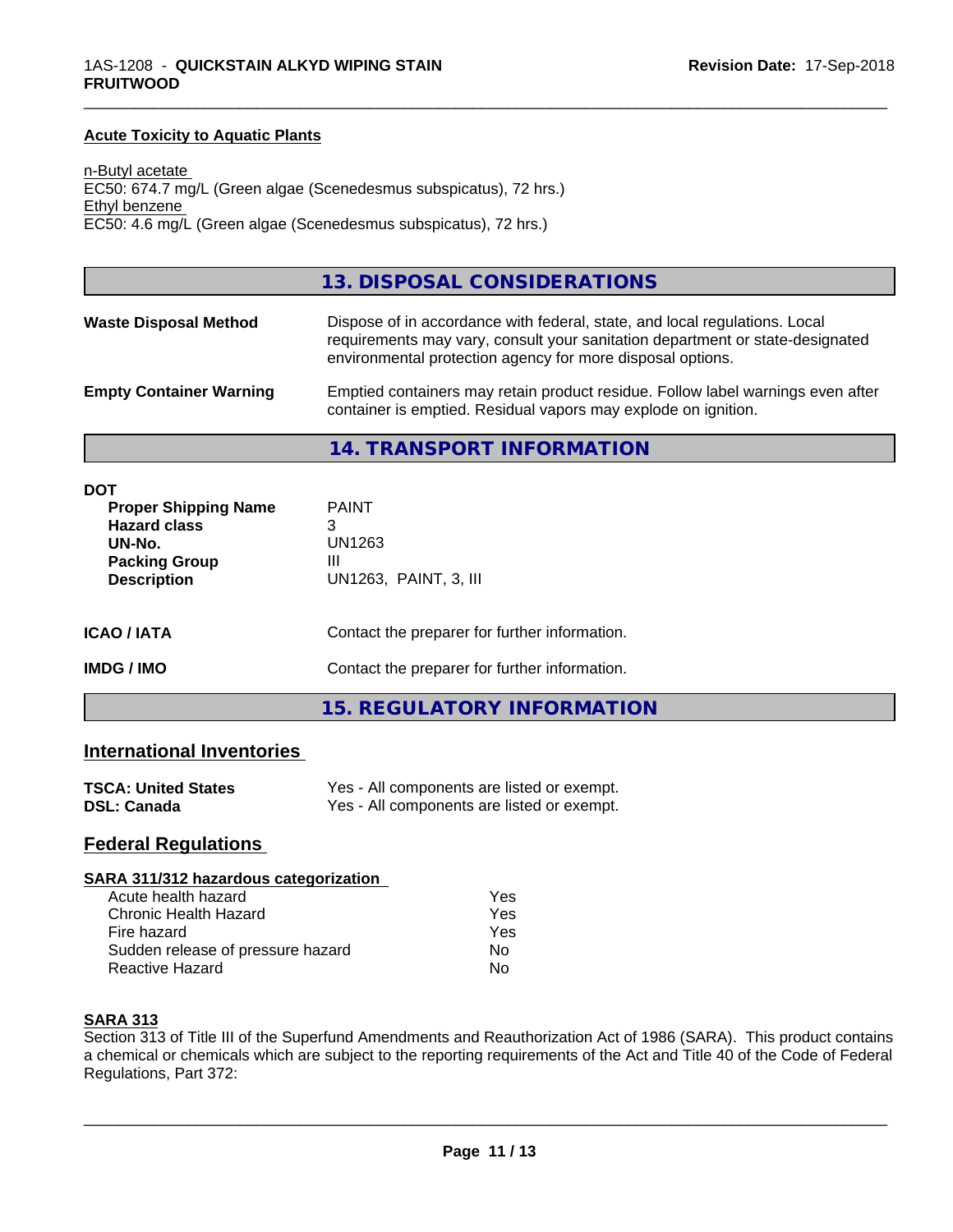| <b>Chemical name</b>   | CAS No.        | Weight-% | <b>CERCLA/SARA 313</b>     |
|------------------------|----------------|----------|----------------------------|
|                        |                |          | (de minimis concentration) |
| 2-Butoxyethanol        | 111-76-2       | b        | 1.0                        |
| 1,2,4-Trimethylbenzene | 95-63-6        |          | 1.0                        |
| Xvlene                 | 1330-20-7      | b        | 1.0                        |
| Naphthalene            | $91 - 20 - 3$  |          | 0.1                        |
| Ethyl benzene          | $100 - 41 - 4$ | 0.5      | 0.1                        |

\_\_\_\_\_\_\_\_\_\_\_\_\_\_\_\_\_\_\_\_\_\_\_\_\_\_\_\_\_\_\_\_\_\_\_\_\_\_\_\_\_\_\_\_\_\_\_\_\_\_\_\_\_\_\_\_\_\_\_\_\_\_\_\_\_\_\_\_\_\_\_\_\_\_\_\_\_\_\_\_\_\_\_\_\_\_\_\_\_\_\_\_\_

### **Clean Air Act,Section 112 Hazardous Air Pollutants (HAPs) (see 40 CFR 61)**

This product contains the following HAPs:

| <b>Chemical name</b> | CAS No.       | Weight-% | <b>Hazardous Air Pollutant</b> |
|----------------------|---------------|----------|--------------------------------|
|                      |               |          | (HAP)                          |
| Xvlene               | 1330-20-7     | 5        | Listed                         |
| Naphthalene          | $91 - 20 - 3$ |          | Listed                         |
| Ethyl benzene        | 100-41-4      | 0.5      | Listed                         |
| Cumene               | 98-82-8       | 0.5      | Listed                         |

# **US State Regulations**

### **California Proposition 65**

**A** WARNING: Cancer and Reproductive Harm– www.P65warnings.ca.gov

## **State Right-to-Know**

| <b>Chemical name</b>   | <b>Massachusetts</b> | <b>New Jersey</b> | Pennsylvania |
|------------------------|----------------------|-------------------|--------------|
| Linseed oil            |                      |                   |              |
| n-Butyl acetate        |                      |                   |              |
| 2-Butoxvethanol        |                      |                   |              |
| 1,2,4-Trimethylbenzene |                      |                   |              |
| Stoddard solvent       |                      |                   |              |
| Xvlene                 |                      |                   |              |

#### **Legend**

X - Listed

**16. OTHER INFORMATION**

**HMIS** - **Health:** 2\* **Flammability:** 3 **Reactivity:** 0 **PPE:** -

 $\overline{\phantom{a}}$  ,  $\overline{\phantom{a}}$  ,  $\overline{\phantom{a}}$  ,  $\overline{\phantom{a}}$  ,  $\overline{\phantom{a}}$  ,  $\overline{\phantom{a}}$  ,  $\overline{\phantom{a}}$  ,  $\overline{\phantom{a}}$  ,  $\overline{\phantom{a}}$  ,  $\overline{\phantom{a}}$  ,  $\overline{\phantom{a}}$  ,  $\overline{\phantom{a}}$  ,  $\overline{\phantom{a}}$  ,  $\overline{\phantom{a}}$  ,  $\overline{\phantom{a}}$  ,  $\overline{\phantom{a}}$ 

# **HMIS Legend**

- 0 Minimal Hazard
- 1 Slight Hazard
- 2 Moderate Hazard
- 3 Serious Hazard
- 4 Severe Hazard \* - Chronic Hazard
- X Consult your supervisor or S.O.P. for "Special" handling instructions.

*Note: The PPE rating has intentionally been left blank. Choose appropriate PPE that will protect employees from the hazards the material will present under the actual normal conditions of use.*